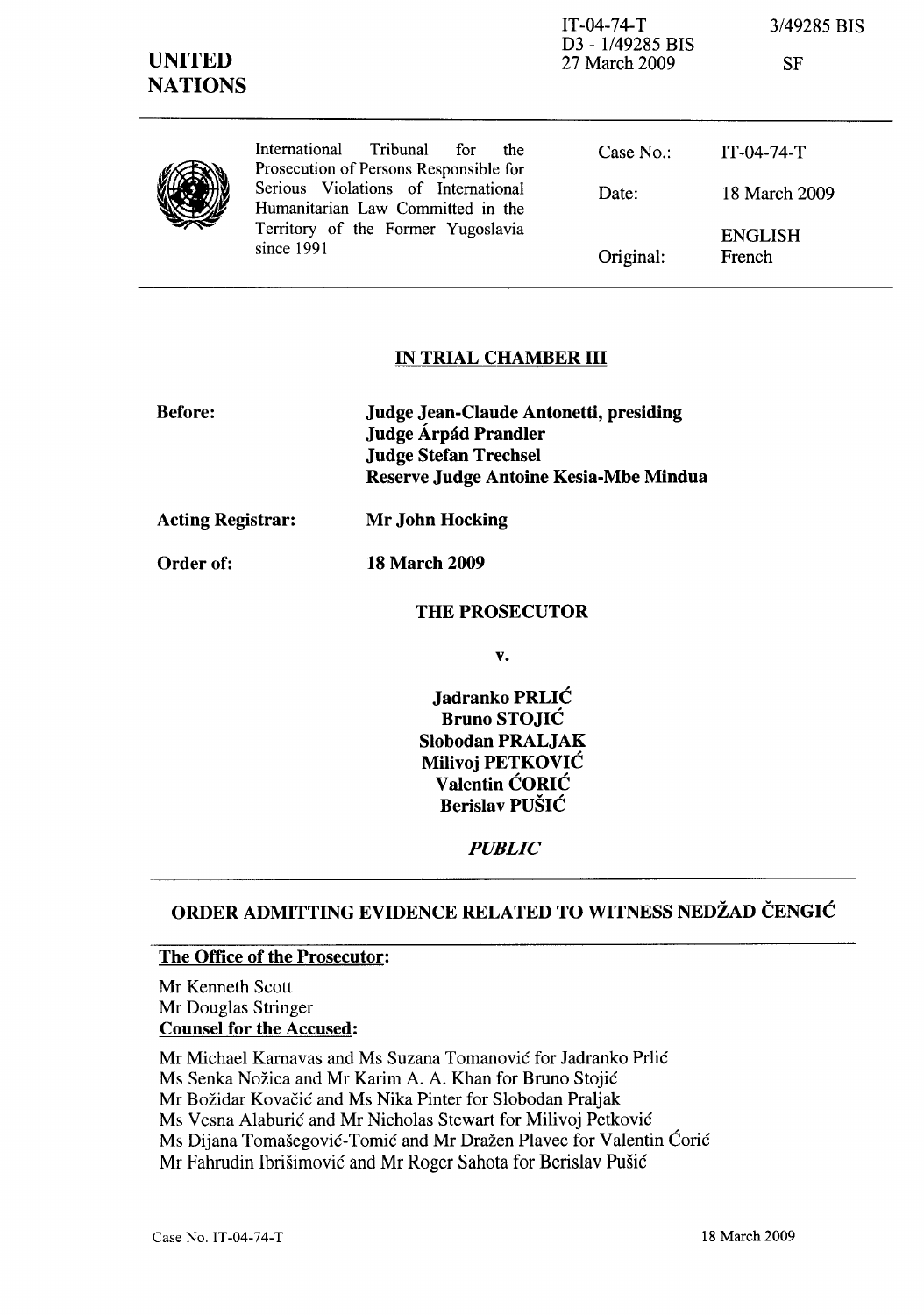**TRIAL CHAMBER III** ("Chamber") of the International Tribunal for the Prosecution of Persons Responsible for Serious Violations of International Humanitarian Law Committed in the Territory of the Former Yugoslavia since 1991 ("Tribunal"),

**CONSIDERING** that Counsel for the Accused Stojić ("Stojić Defence") requested the admission of  $4<sup>1</sup>$  exhibits relating to the testimony of Nedžad Čengić ("Proposed Exhibits"), who appeared on **11** March 2009,

**CONSIDERING** that none of the Parties filed objections to the admission of the Proposed Exhibits,

**CONSIDERING** that the Chamber has examined each of the Proposed Exhibits on the basis of admissibility criteria defined in the Decision on the Admission of Evidence, rendered by the Chamber on 13 July 2006, and in the Decision Adopting Guidelines for the Presentation of Defence Evidence, rendered by the Chamber on 28 April  $2008$ <sup>2</sup>

**CONSIDERING** that the Chamber decides to admit into evidence the Proposed Exhibits since they were put to Witness Nedžad Čengić and present sufficient indicia of relevance, probative value and reliability,

 $^{1}$  IC 00950

 $2^2$  Guideline 8 on the admission of documentary evidence through a witness.